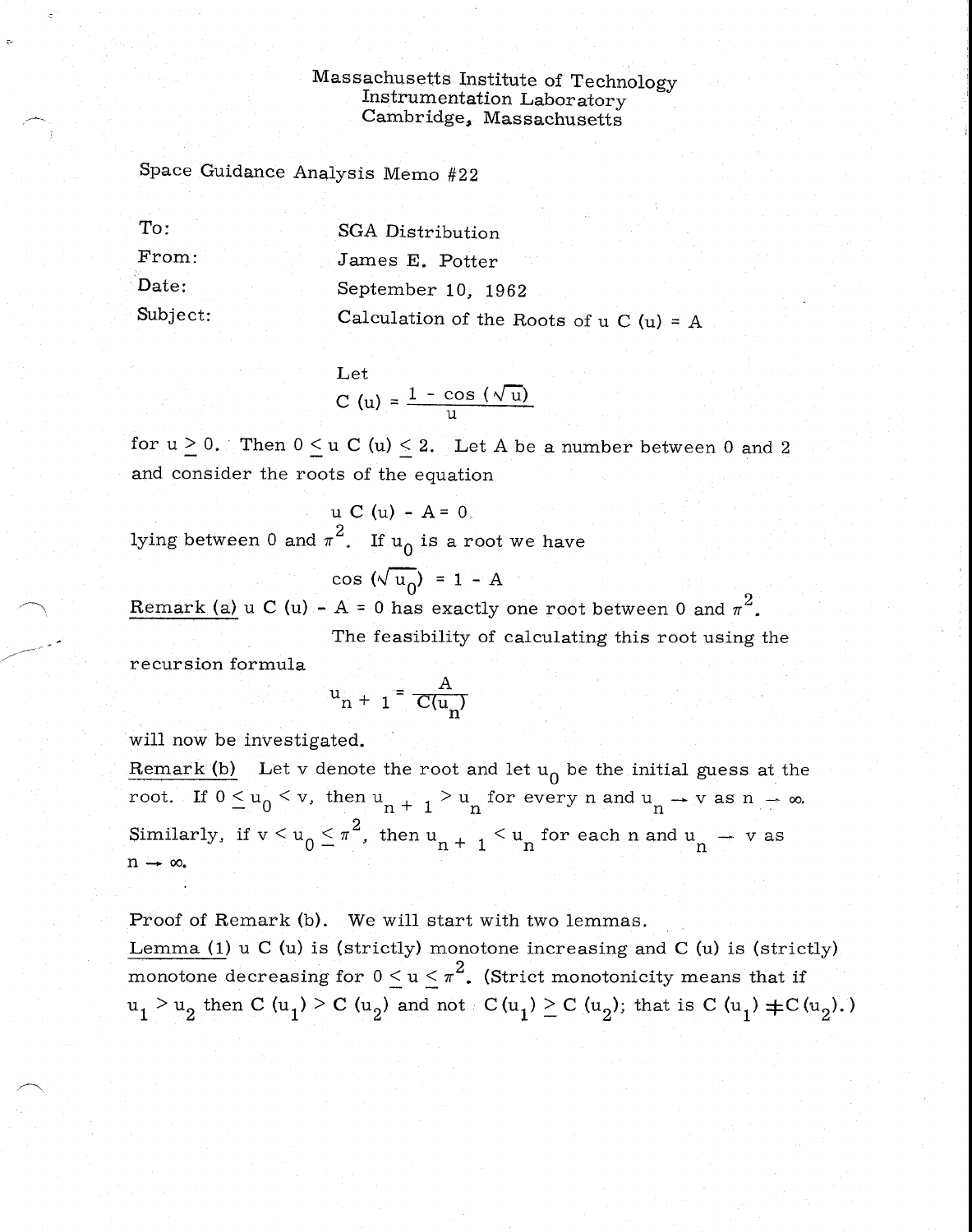Proof of Lemma (1).

$$
u C (u) = 1 - \cos (\sqrt{u}).
$$

Since cos  $(\sqrt{u})$  is monotone decreasing for  $0 \le u \le \pi^2$ , it follows that u C (u) is monotone increasing.

Let

$$
f(x) = \sin x - x \cos x
$$

then

and

$$
f^{1}(x) \geq 0 \tag{2}
$$

(1)

高速

for  $0 \le x \le \pi$ . From (1) and (2) it follows that  $f(x) \ge 0$  (3)

 $f(0) = 0$ 

 $f'(x) = x \sin x$ 

for  $0 \leq x \leq \pi$ .

Let

then

$$
g(x) = \frac{\sin x}{x}
$$
  
\n
$$
g(0) = 1
$$
  
\n
$$
g'(x) = \frac{x \cos x - \sin x}{2} = -\frac{1}{2} f(x).
$$
 (4)

Therefore

$$
g'(x) \leq 0 \tag{5}
$$

 $\frac{2}{x^2}$   $-\frac{1}{x^2}$   $(x)$ .

for  $0 \le x \le \pi$ .

Furthermore

$$
g(\pi) = 0 \tag{6}
$$

Therefore, from  $(4)$ ;  $(5)$  and  $(6)$  it follows that  $g(x)$  is monotone decreasing for  $0 \le x \le \pi$  and

$$
0\leq g\ (x)\leq 1
$$

for x in this range, Finally,

$$
\frac{1}{2} \left\{ g \left( \frac{1}{2} \sqrt{u} \right) \right\}^{2} = \frac{2 \sin^{2} \left( \frac{1}{2} \sqrt{u} \right)}{u}
$$

$$
= \frac{1 - \cos (\sqrt{u})}{u}
$$

$$
= C (u).
$$

 $\overline{a}$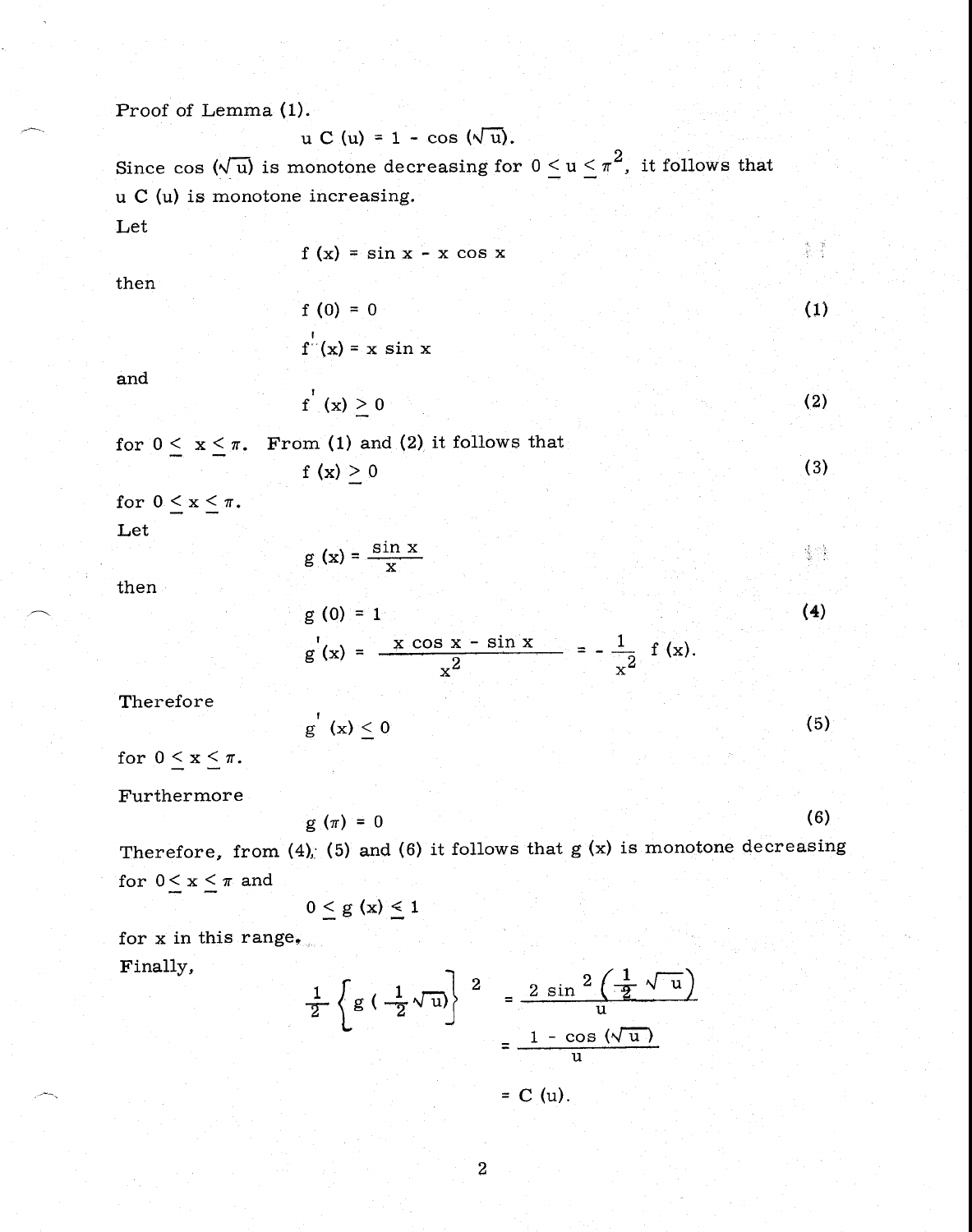Since  $g(x)$  is monotone decreasing and positive, it follows that C (u) is monotone decreasing.

Lemma (2) If  $0 \leq u_n < v$ , then  $u_n < u_{n+1} < v$ .

Proof of Lemma (2). By Lemma (1) C (u) is monotone decreasing and

C (v) < C (u<sub>n</sub>).

Therefore

$$
A = v C (v) < v C (u_n)
$$

or

$$
u_{n+1} = \frac{A}{C(u_n)} < v.
$$

Since (Lemma  $(1)$ ) u C  $(u)$  is monotone increasing

$$
u_n C (u_n) < v C (v) = A
$$

and therefore

$$
u_n < \frac{A}{C(u_n)} = u_{n+1} \, .
$$

**Proof** of remark continued. If  $0 \le u_0 < v$ , it follows by Lemma (2) and induction that the  $u_n$ 's form an increasing sequence bounded above by v. Therefore, the  $u_n$ 's approach a limit  $u_\infty$ . Taking limits on both sides of the recursion formula

$$
u_n \stackrel{\text{d}}{+} 1 = \frac{A}{C(u_n)}
$$

 $\mathbf{A}$  $C(u_{\alpha})$ 

we have

or 
$$
u_{\infty} C(u_{\infty}) = A
$$
  
Furthermore, since

 $0 \leq u_n \leq \pi^2$  $u_n$ 

we have

$$
0\leq u_{\infty}\leq \pi^2.
$$

Since v is the only root of  $u$  C (u) – A = 0 between 0 and  $\pi^2$ ,  $u_{\infty}$  = v. This completes the proof of the first half of Remark (b). The proof of the second half follows the same lines.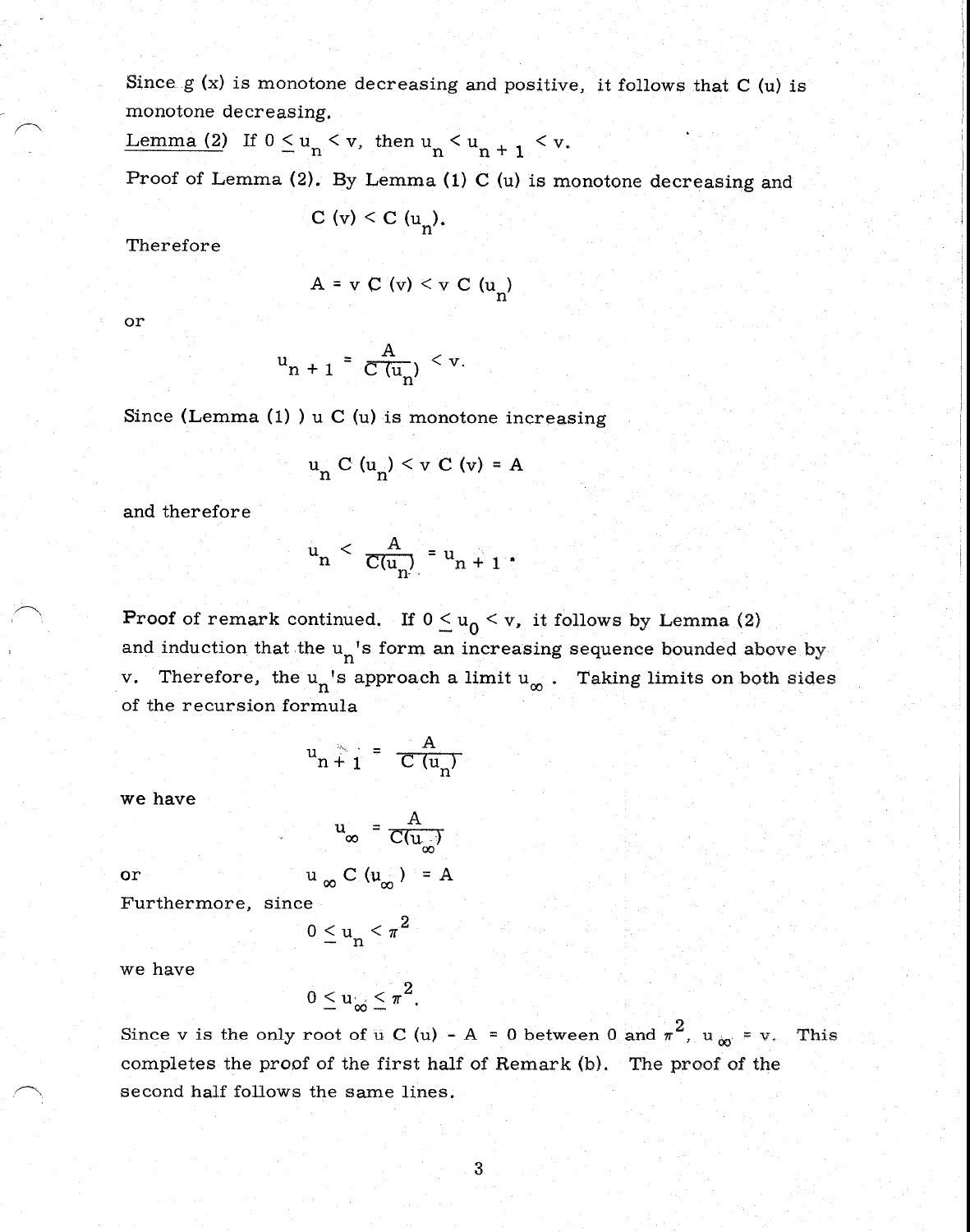Now consider the roots of the equation

$$
u C (u) - A = 0 \tag{7}
$$

when A is negative. We are interested in the roots lying between  $-\infty$  and  $\pi^2$ . u C (u) is positive when u lies between 0 and  $\pi^2$  so any possible roots are negative. For u negative

u C (u) = 
$$
-\left\{\cosh(\sqrt{-u}) - 1\right\}
$$
.

Let  $B = -A$  and  $w = -u$ . Then equation (7) becomes

$$
W C (-W) = B
$$

or

$$
\cosh(\sqrt{w}) = B + 1
$$

Remark (c) For  $A < 0$ , equation (7) has exactly one root and this root is negative.

The feasibility of calculating the root of equation (7) using the recursion formula

$$
\mathbf{u}_{n+1} = \frac{\mathbf{A}}{\mathbf{C}(\mathbf{u}_n)}
$$

for negative values of A will now be investigated. In order to have positive variables, the recursion formula will be rewritten in the form

$$
w_{n+1} = \frac{B}{C(-w_n)}
$$

Also let

 $z = -v$ 

where v is the root of equation (7).

Remark (d) If  $w_n < z$ , then  $w_{n+1} > z$  and if  $w_n > z$ , then  $w_{n+1} < z$ . Thus the successive  $w_n$ 's oscillate about the root.

Proof of Remark (d). Using the power series expansion for the hyperbolic cosine we have 2

C (-w) = 
$$
\frac{\sqrt{1 + \frac{w}{2!} + \frac{w^2}{4!} + \dots} - 1}{w}
$$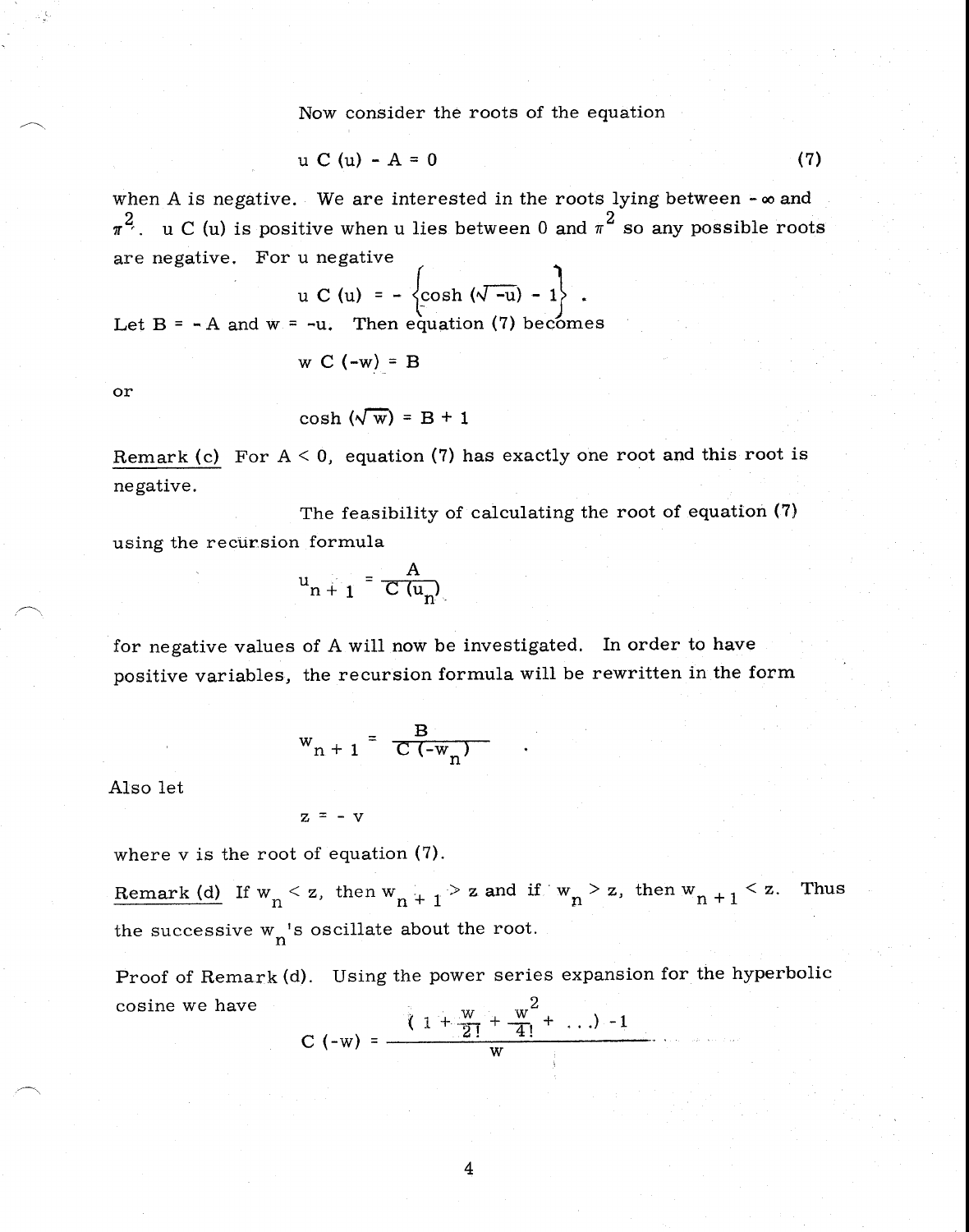$$
C(-w) = \frac{1}{2!} + \frac{w}{4!} + \frac{w^2}{6!} + \ldots
$$

Since  $w^n$  is strictly increasing,  $C$  (-w) is the sum of strictly increasing functions and is therefore strictly monotone increasing for positive w. Let

$$
F(w) = \frac{B}{C(-w)}.
$$

Since  $C$  (-w) is strictly monotone increasing,  $F(w)$  is strictly monotone decreasing.

Furthermore

$$
w_{n+1} = F(w_n)
$$

and

$$
z = F(z) .
$$

Assume that  $w_n < z$ . Then, since F (w) is monotone decreasing,

$$
w_{n+1} = F(w_n) > F(z) = z
$$

or

$$
w_{n+1} > z
$$

Similarly, if  $w_n > z$ ,

$$
w_{n+1} = F(w_n) < F(z) = z
$$

or

$$
w_{n+1} < z \quad .
$$

Unlike the case when  $A > 0$ ,  $w_n$  does not converge to z if -A is too large. Let  $x_0$  be the positive nonzero root of the equation  $x = 2$  tanh  $x$ 

$$
\overline{5}
$$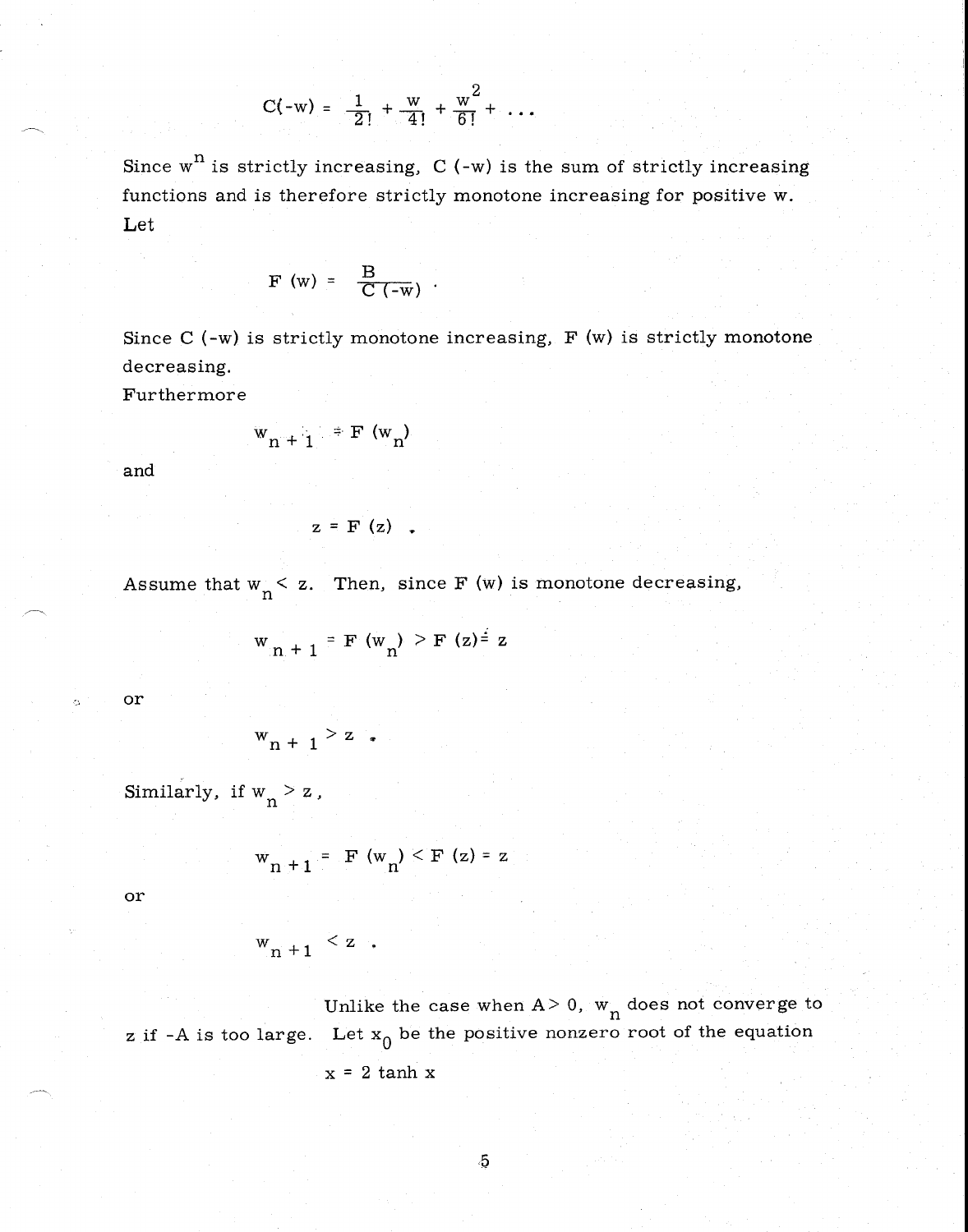let

$$
z_0 = 4 \times \frac{2}{0}
$$

and let

$$
B_0 = z_0 C (-z_0)
$$
.

Remark (e) If  $0 < B < B_0$  and the initial guess  $w_0$  is sufficiently good, then  $w_n \to z$  as  $n \to \infty$ . If  $B > B_0$ , then the  $u_n$ 's oscillate and do not approach a limit as  $n \rightarrow \infty$ .

(To three decimal places:

$$
x_0 = 1.91
$$
  

$$
z_0 = 14.6
$$
  

$$
B_0 = 21.8
$$

For a given value of B it is not easy to tell whether an initial guess  $w^{\phantom{\dagger}}_{\mathbf{O}}$  is sufficiently good to insure convergence. By using the methods of the following proof and the mean value theorem it can be shown that if one makes the initial guess  $w_0 = z_0$  and B is less than  $B_0$ , then  $w_n \rightarrow z$ .)

Proof of Remark (e). Again let

$$
F(w) = \frac{B}{C(-w)}
$$

Then

$$
F(w) = \frac{B w}{\cosh(\sqrt{w}) - 1}
$$

Let

$$
G(w) = F'(w) = B \left[ \cosh(\sqrt{w}) - 1 - \frac{\sqrt{w}}{2} \sinh \sqrt{w} \right] / \left[ \cosh(\sqrt{w}) - 1 \right]
$$

Since

$$
B = \cosh(\sqrt{z}) - 1
$$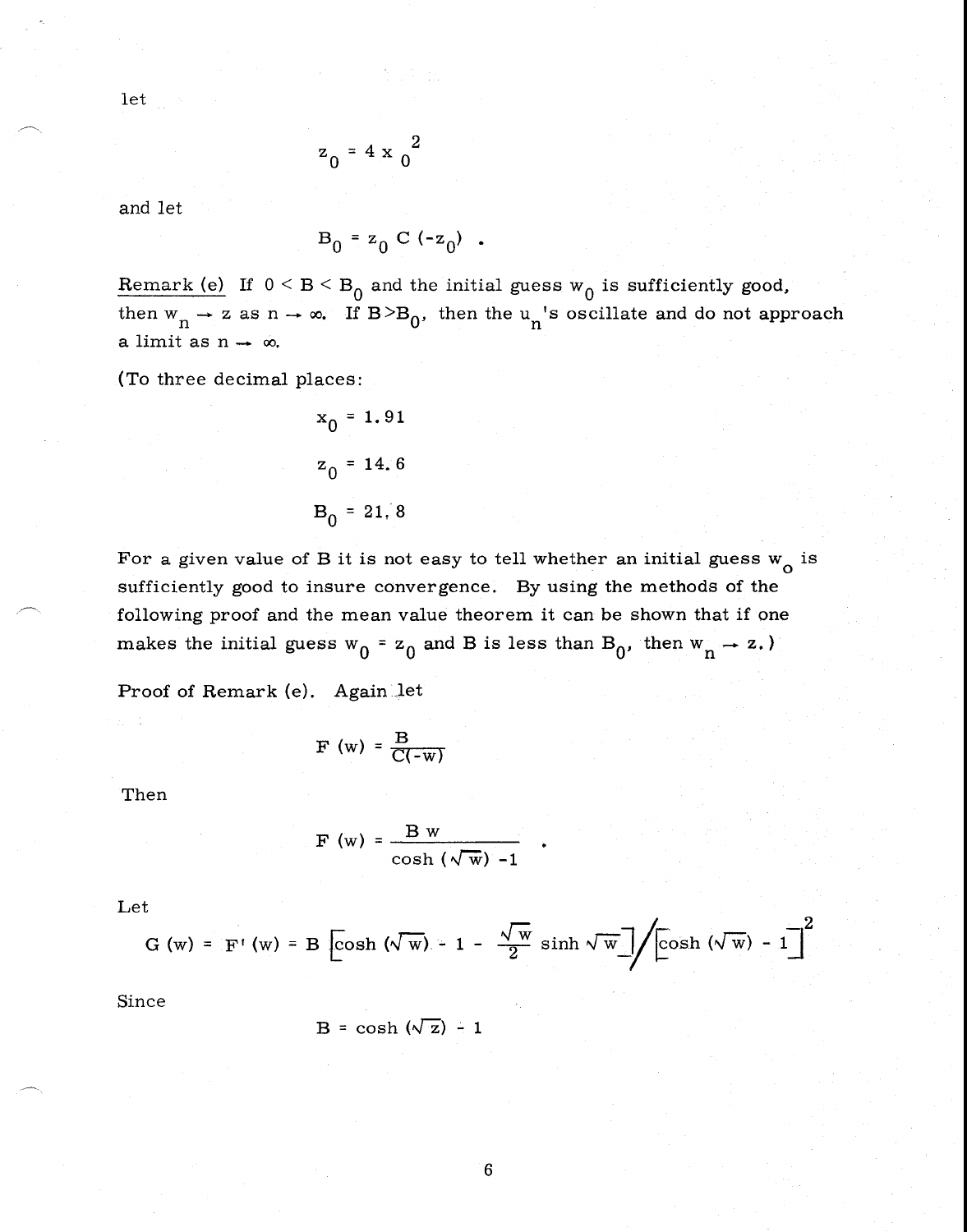we have

$$
G(z) = -\frac{\sqrt{z}}{2}
$$
  $\frac{\sinh (\sqrt{z})}{\cosh (\sqrt{z}) - 1} + 1$  (8)

It is necessary to determine the values of z for which  $G(z) = -1$ . By (8) this is the same as solving the equation

$$
\frac{\sqrt{z}}{2} \frac{\sinh(\sqrt{z})}{\cosh(\sqrt{z})-1} = 2
$$
 (9)

If  $z_0$  is a root of (9) we have

$$
\sqrt{z_0} \sinh(\sqrt{z_0}) = 8 (\cosh(\sqrt{z_0}) - 1)
$$

Using the identities

$$
\cosh \frac{a}{a} - 1 = 2 \sinh^2 \left( \frac{a}{2} \right)
$$

and

$$
\sinh a = 2 \sinh \left(\frac{a}{2}\right) \cosh \left(\frac{a}{2}\right)
$$

we have

$$
\sqrt{z_0} = 4 \tanh \left( \frac{\sqrt{z_0}}{2} \right) \quad .
$$

Letting  $z_0 = 4 x^2$ , (10) becomes

$$
x = 2 \tanh x \tag{11}
$$

Since G (0) = 0 and G (z)  $\rightarrow$  -  $\infty$  as z  $\rightarrow \infty$ , G (z) = - 1 for at least one value of z. By considering the graphs of  $y = x$  and  $y = 2$  tanh x one can see that (11) has one positive root  $x_0$  as well as the root  $x = 0$ . The root  $x = 0$  can be <br>Nrc substantiation of  $(0, +1)$  is Since  $\sqrt{\frac{z_0}{z_0}}$  substanting (11) for example  $z_0$ discarded since G (0)  $\neq$  - 1. Since  $\frac{\sqrt{z_0}}{2}$  satisfies (11) for every root  $z_0$ of G (z) = - 1 and  $x_0$  is the only acceptable root of (11), there must be exactly one root of G  $(z) = -1$  and

$$
z_0 = 4 x_0^2
$$

(10)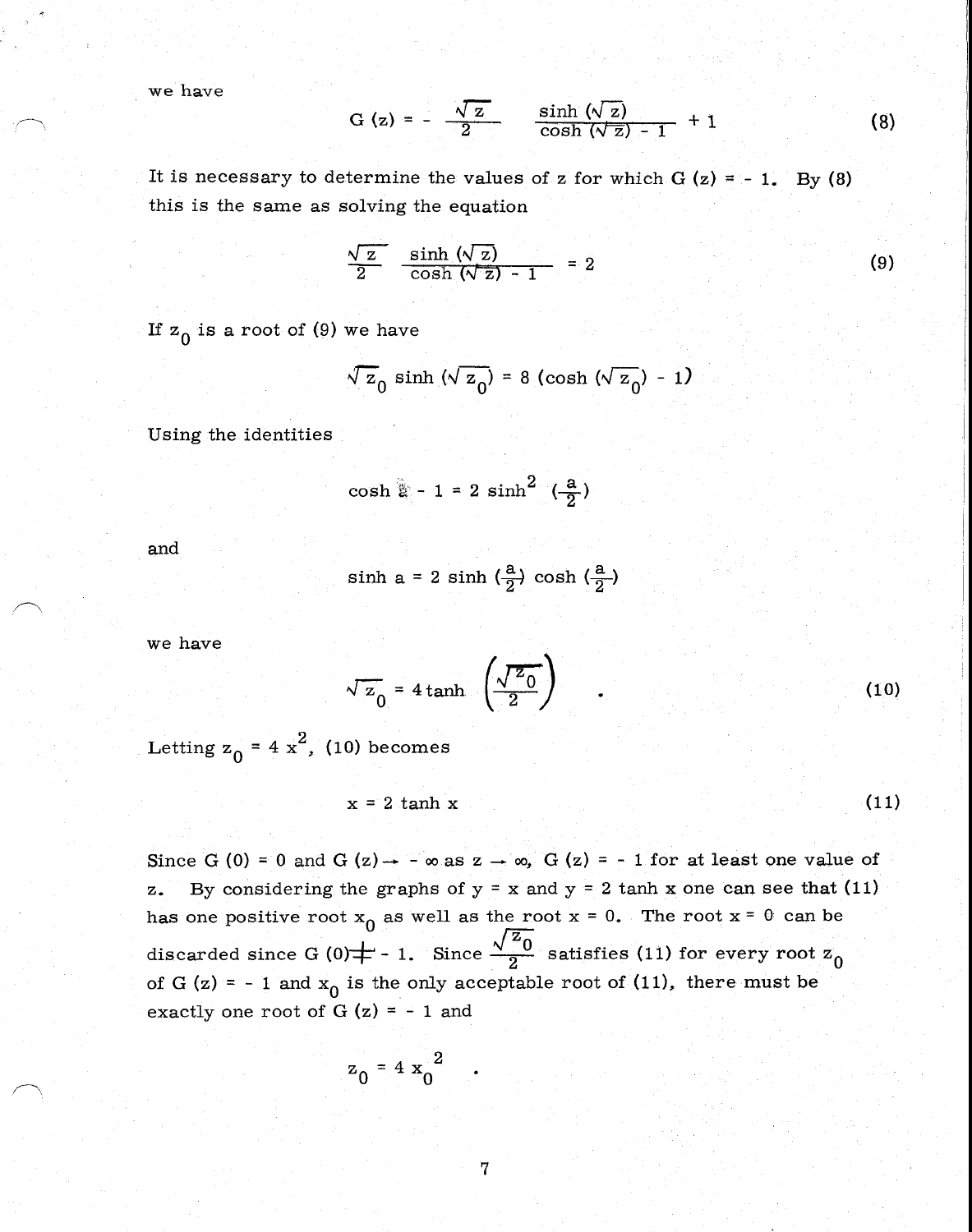As  $G(z) = -1$  has only one root, it follows that

$$
G(z) > -1
$$

if  $z < z$ <sup>0</sup> and

$$
G(z) < -1
$$

if  $z > z_0$ .

It will now be shown that, if  $B > B_0$ , then the w 's do not converge as  $n \to \infty$ . Suppose that  $w_n \to w_\infty$  as  $n \to \infty$ .

$$
W_{n+1} = \frac{B}{C(-W_n)}
$$

Taking limits

$$
w_{\infty} = \frac{B}{C(-w_{\infty})}
$$

or

$$
w_{\infty} C (-w_{\infty}) = B
$$

Therefore  $w_{\infty} = z$ . Moreover

 $w_{n + 1} = F(w_{n})$ 

and

$$
z = F(z) \quad .
$$

Combining the last two equations we have

$$
W_{n+1} - z = F(w_n) - F(z)
$$
.

Thus

$$
\frac{w_{n+1} - z}{w_{n} - z} = \frac{\mathbf{F}(w_{n}) - \mathbf{F}(z)}{w_{n} - z}
$$

(12)